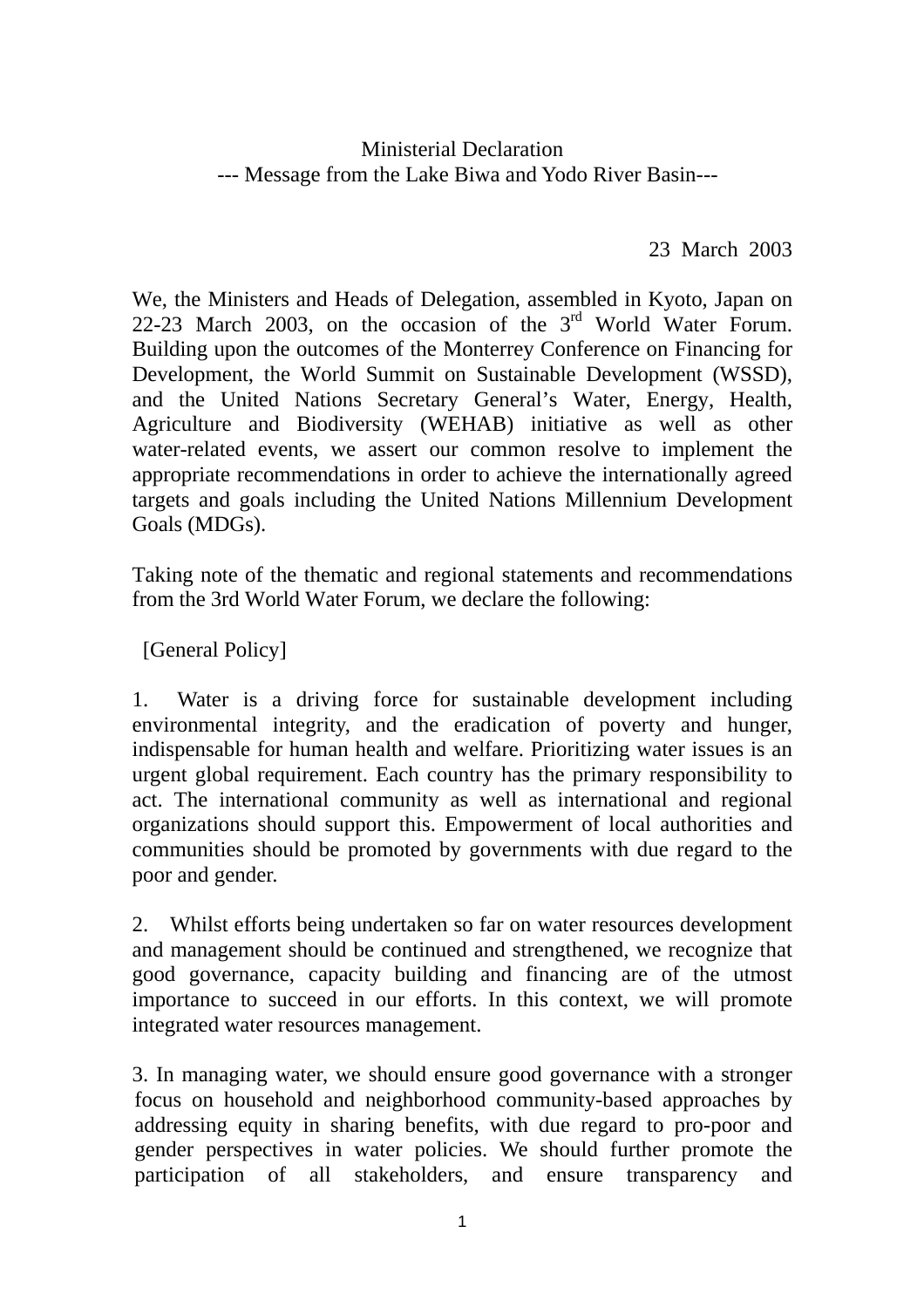accountability in all actions.

4. We are committed, in the long term, to fortify the capacity of the people and institutions with technical and other assistance from the international community. This must include, among others, their ability to measure and monitor performance, to share innovative approaches, best practices, information, knowledge and experiences relevant to local conditions.

5. Addressing the financial needs is a task for all of us. We must act to create an environment conducive to facilitating investment. We should identify priorities on water issues and reflect them accordingly in our national development plans/sustainable development strategies including Poverty Reduction Strategy Papers (PRSPs). Funds should be raised by adopting cost recovery approaches which suit local climatic, environmental and social conditions and the "polluter-pays" principle, with due consideration to the poor. All sources of financing, both public and private, national and international, must be mobilized and used in the most efficient and effective way. We take note of the report of the World Panel on Financing Water Infrastructure.

6. We should explore the full range of financing arrangements including private sector participation in line with our national policies and priorities. We will identify and develop new mechanisms of public-private partnerships for the different actors involved, while ensuring the necessary public control and legal frameworks to protect the public interests, with a particular emphasis on protecting the interests of the poor.

7. As water situations differ from region to region, we will support established regional and sub-regional efforts such as the vision of the African Ministerial Conference on Water (AMCOW) to facilitate the New Partnership for Africa's Development (NEPAD) and the Central American Integration System (SICA), and the implementation of the program of action in favor of Least Developed Countries (LDCs). Recognizing the uniquely fragile nature of water resources in small island developing states, we support specific programs of collaboration such as the Caribbean Pacific Joint Program for Action on Water and Climate in Small Island Countries.

8. We reaffirm the necessity for countries to better coordinate monitoring and assessment systems at local, basin and national levels, with development of relevant national indicators where appropriate. We call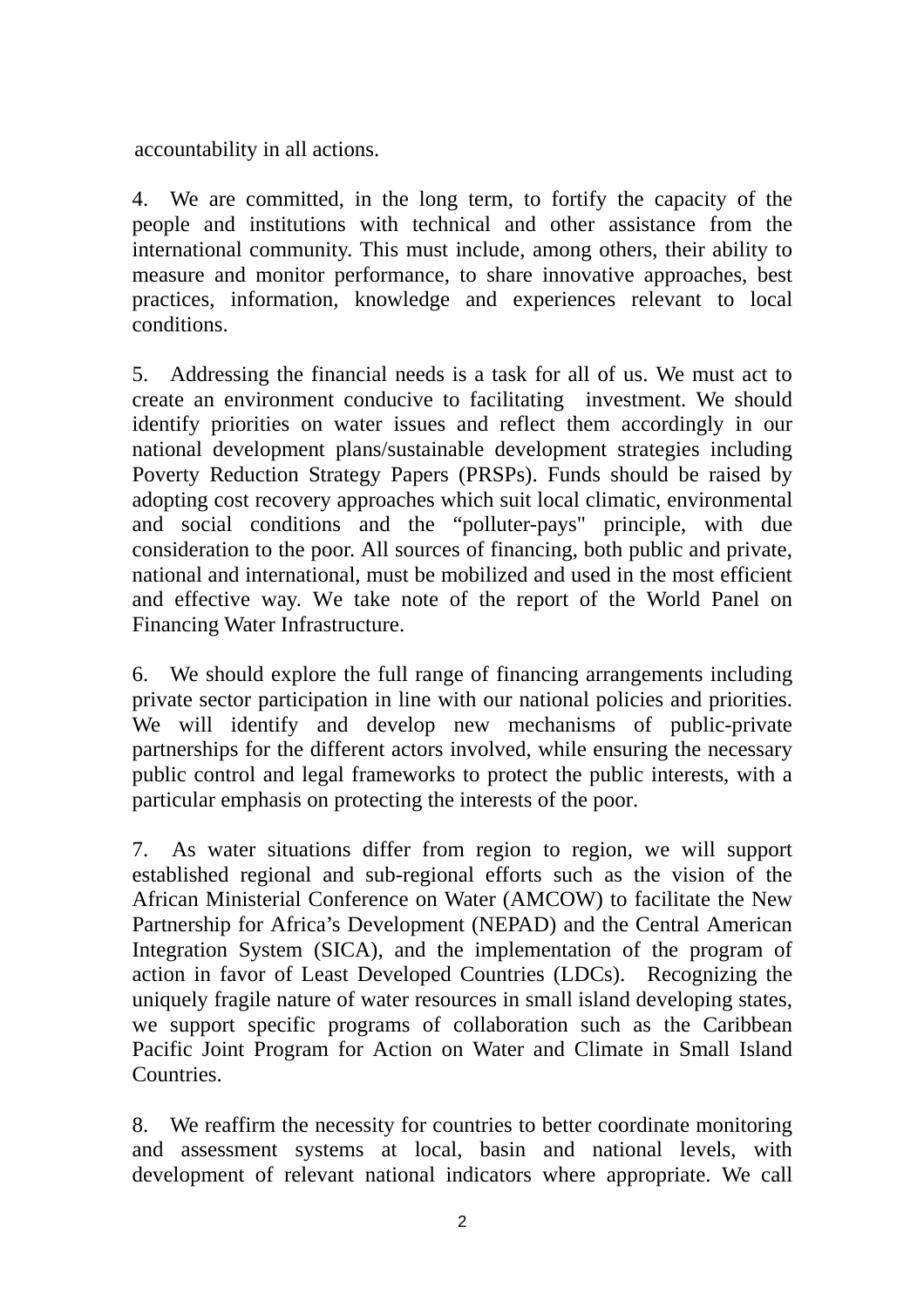upon the United Nations, inter alia through the Commission on Sustainable Development, to take a leading role and cooperate with other organizations involved in the water sector to work in a transparent and cooperative way. We welcome the willingness of the Organization for Economic Cooperation and Development and other organizations to periodically inform the international community of aid activities in water-related areas. Ways to track progress on water issues may be usefully explored on the basis of existing facilities and relying upon information from countries and relevant UN agencies, regional development banks and other stakeholders, including civil society organizations.

9. We welcome the proposal to establish a new network of websites to follow up the Portfolio of Water Actions that will publicize actions planned and taken on water-related issues by countries and international organizations in order to share information and promote cooperation.

[Water Resources Management and Benefit Sharing]

10. As we aim to develop integrated water resources management and water efficiency plans by 2005, we will assist developing countries, particularly the least developed countries, and countries with economies in transition, by providing tools and further required assistance. In this context, among others, we encourage regional development banks to take a facilitating role. To this end, we invite all stakeholders, including private donors and civil society organizations, concerned to participate in this process.

11. Recognizing that cooperation between riparian states on transboundary and/or boundary watercourses contributes to sustainable water management and mutual benefits, we encourage all those states to promote such cooperation.

12. We will further encourage scientific research on predicting and monitoring the global water cycle, including the effect of climate change, and develop information systems that will enable the sharing of such valuable data worldwide.

13. We will promote measures for reducing losses from distribution systems and other water demand management measures as a cost-effective way of meeting demand.

14. We will endeavor to develop and deploy non-conventional water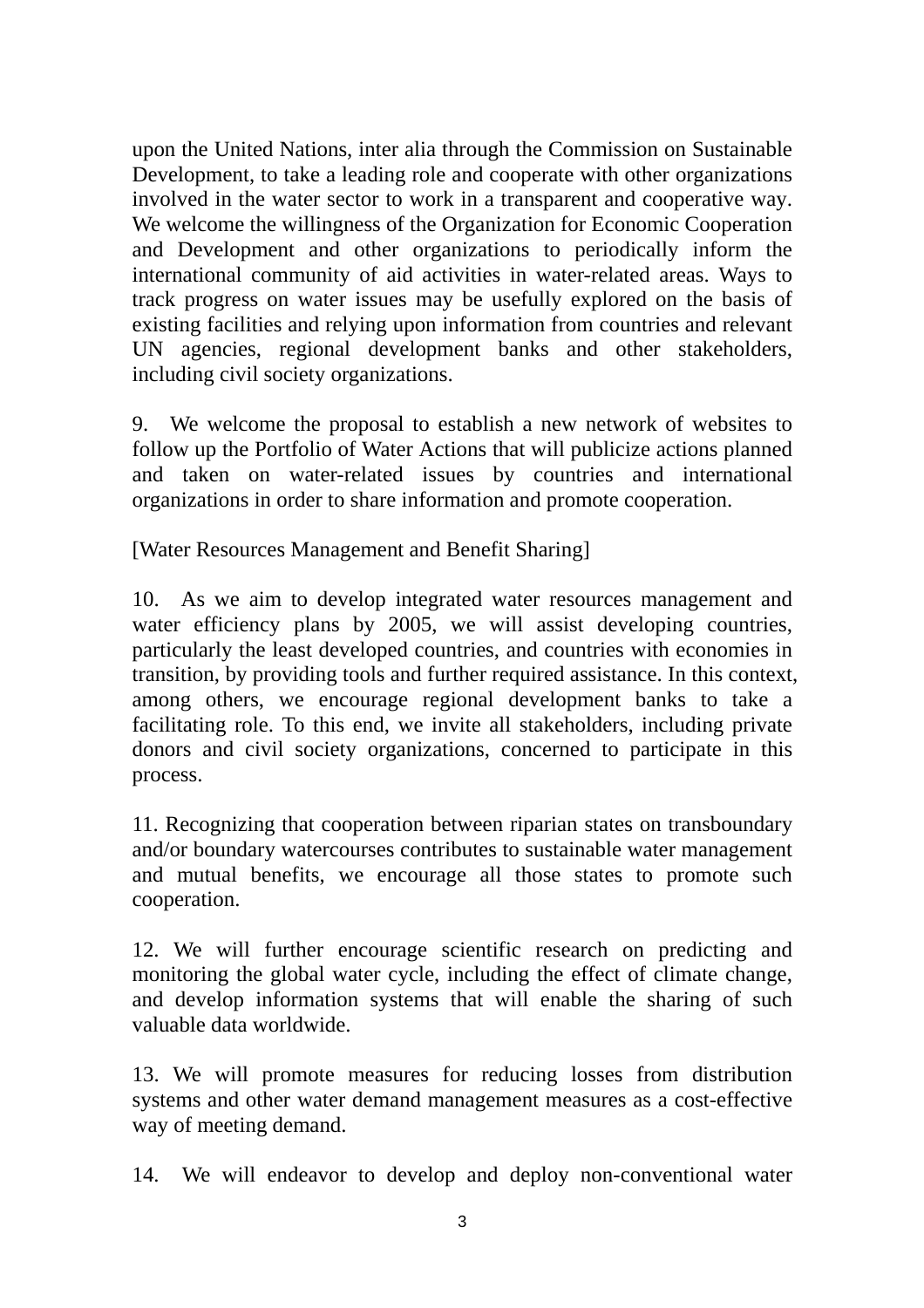resources by promoting innovative and environmentally sound technologies, such as the desalination of seawater, water recycling and water harvesting.

15. We recognize the role of hydropower as one of the renewable and clean energy sources, and that its potential should be realized in an environmentally sustainable and socially equitable manner .

[Safe Drinking Water and Sanitation]

16. Achieving the target established in the MDGs to halve the proportion of people without access to safe drinking water by 2015 and that established in the Plan of Implementation of the WSSD to halve the proportion of people without access to basic sanitation by 2015 requires an enormous amount of investment in water supply and sanitation. We call on each country to develop strategies to achieve these objectives. We will redouble our collective efforts to mobilize financial and technical resources, both public and private.

17. We will address water supply and sanitation in urban and rural areas in ways suitable for the respective local conditions and management capacities, with a view to achieving short-term improvement of water and sanitation services as well as cost-effective infrastructure investments and sound management and maintenance over time. In so doing, we will enhance poor people's access to safe drinking water and sanitation.

18. While basic hygiene practices starting from hand washing at the household level should be encouraged, intensified efforts should also be launched to promote technical breakthroughs, especially the development and practical applications of efficient and low-cost technologies tailored to daily life for the provision of safe drinking water and basic sanitation. We encourage studies for innovative technologies to be locally owned.

[Water for Food and Rural Development]

19. Water is essential for broad based agricultural production and rural development in order to improve food security and eradicate poverty. It should continuously contribute to a variety of roles including food production, economic growth and environmental sustainability. We are concerned with increasing pressure on the limited fresh water resources and on the environment. Noting that a diverse array of agricultural practices and agricultural economies has evolved in the world, we should make every effort to reduce unsustainable water management and improve the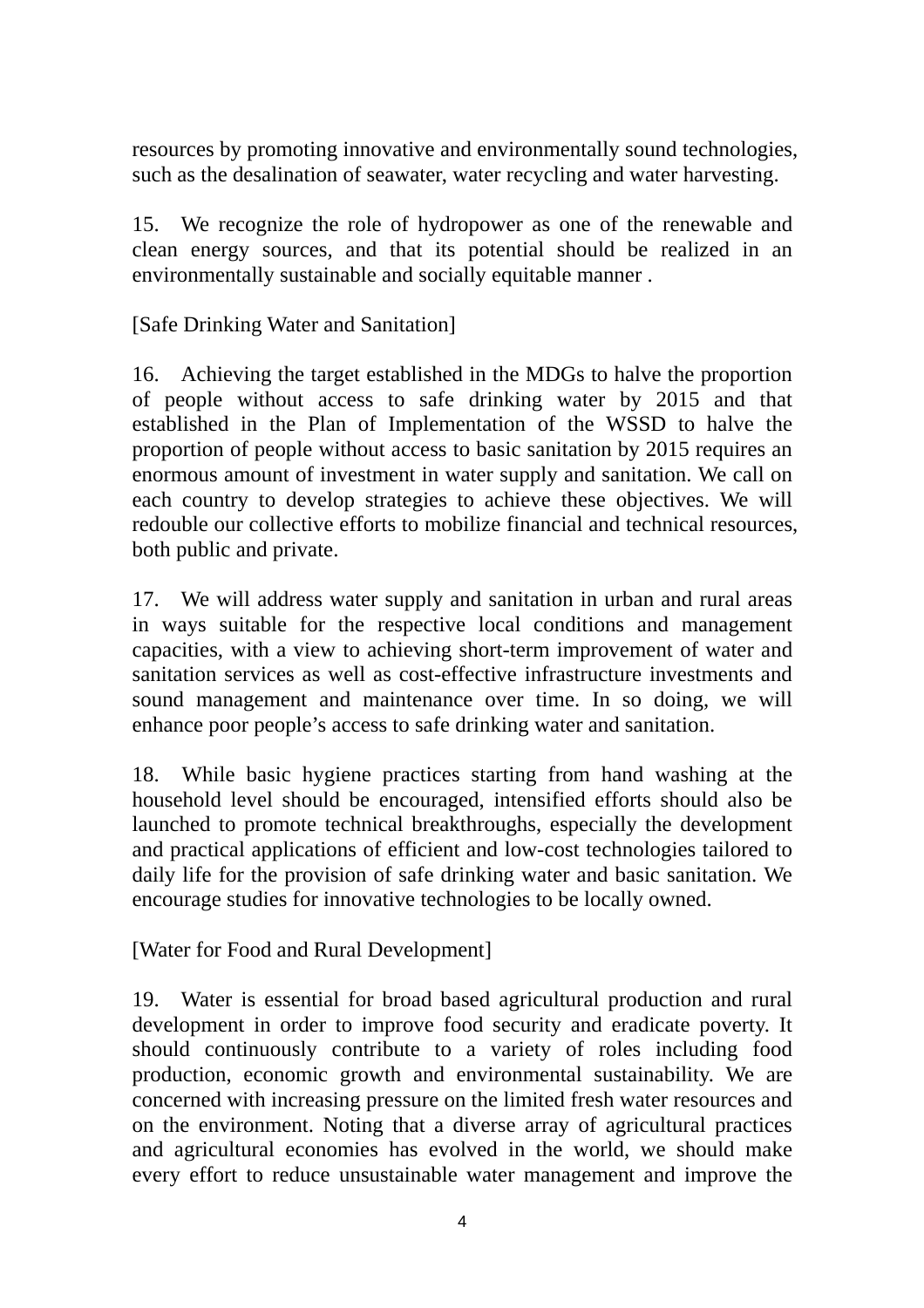efficiency of agricultural water use.

20. Through effective and equitable water use and management, and extending irrigation in areas of need, we will promote neighborhood community based development, which should result in income-generating activities and opportunities and contribute to poverty eradication in rural areas.

21. We encourage innovative and strategic investment, research and development and international cooperation for the progressive improvement of agricultural water management, by such means as demand-driven management including participatory irrigation management, rehabilitation and modernization of existing water facilities, water-harvesting, water-saving/drought-resistant crop varieties, water storage and dissemination of agricultural best practices.

22. Inland fisheries being a major source of food, freshwater fish production should be addressed through intensified efforts to improve water quality and quantity in rivers and protection or restoration of breeding areas.

[Water Pollution Prevention and Ecosystem Conservation]

23. We recognize the need to intensify water pollution prevention in order to reduce hazards to health and the environment and to protect ecosystems, including control of invasive species. We recognize traditional water knowledge and will promote the awareness of positive and negative impacts of human activities on watersheds for the entire water cycle through public information and education, including for children, in order to avoid pollution and unsustainable use of water resources.

24. To ensure a sustainable water supply of good quality, we should protect and use in a sustainable manner the ecosystems that naturally capture, filter, store, and release water, such as rivers, wetlands, forests, and soils.

25. We urge countries to review and, when necessary, to establish appropriate legislative frameworks for the protection and sustainable use of water resources and for water pollution prevention.

26. In view of the rapid degradation of watersheds and forests, we will concentrate our efforts to combat deforestation, desertification and land